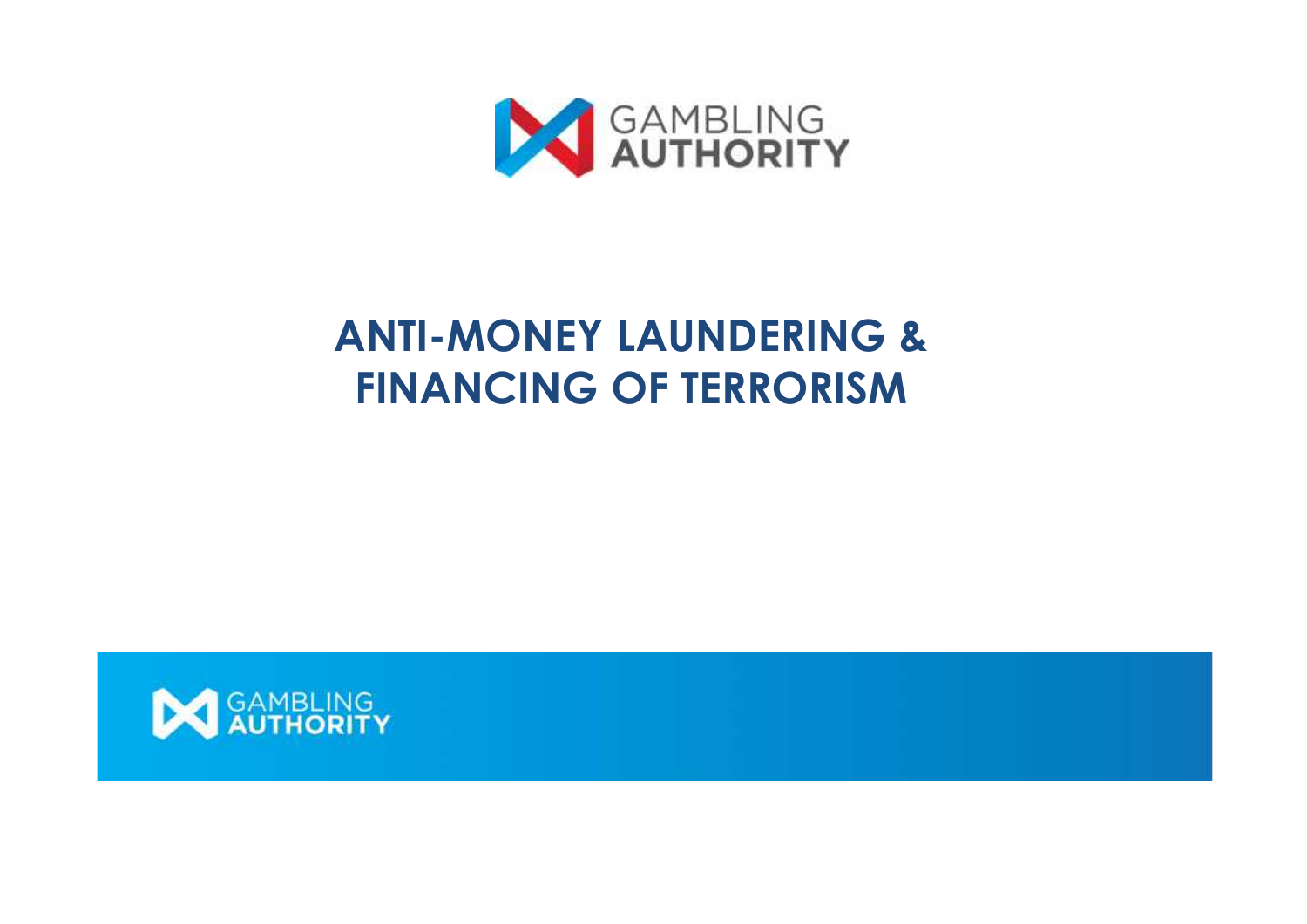#### **Money Laundering**

• The concealment of the origins of illegally obtained money or proceeds of crime, and making it appear to be legally obtained; typically through financial institutions.

### **Financing of Terrorism**

• It is the financial support, in any form, or those who<br>
angourage plan ar angome in it encourage, plan, or engage in it.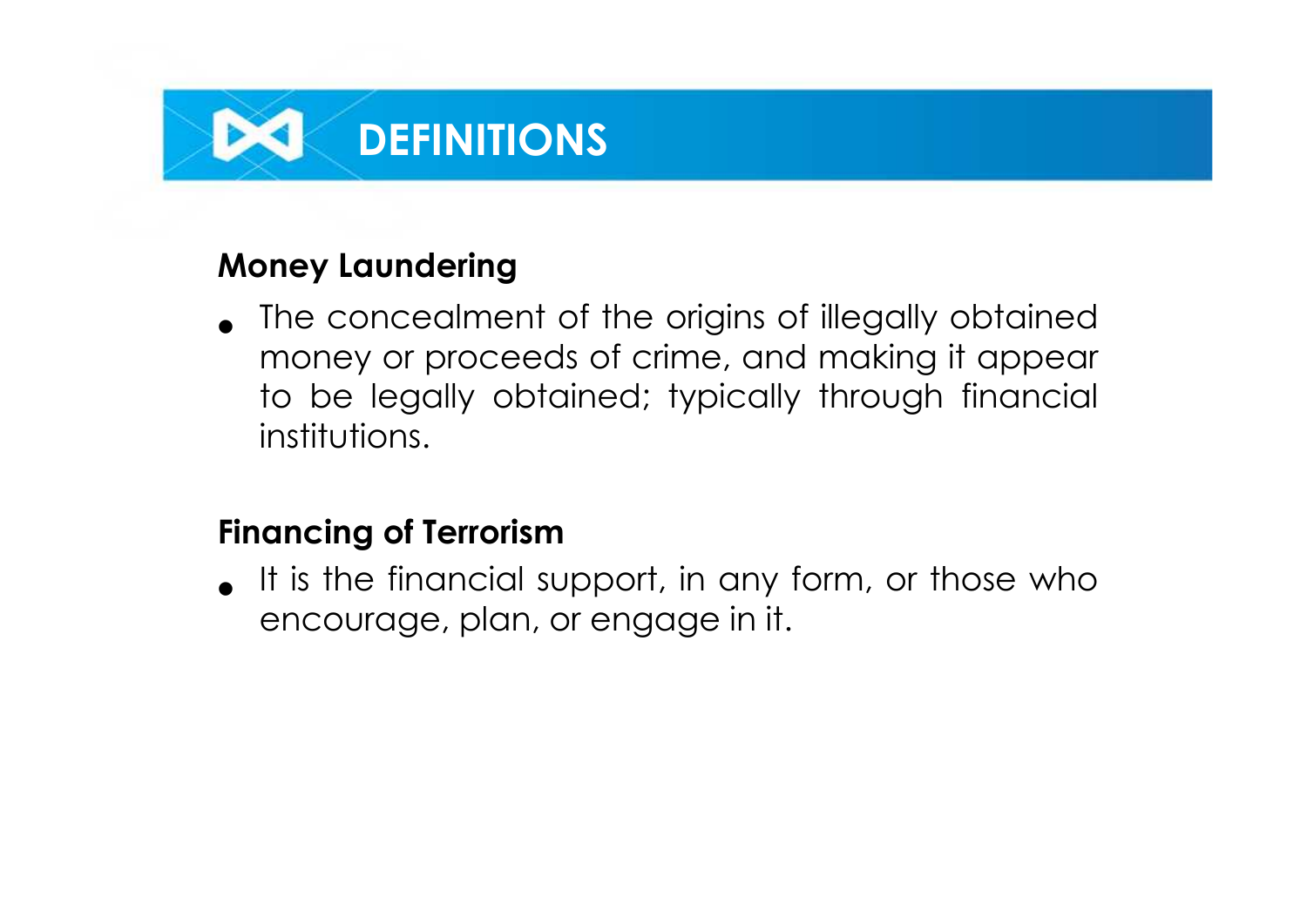

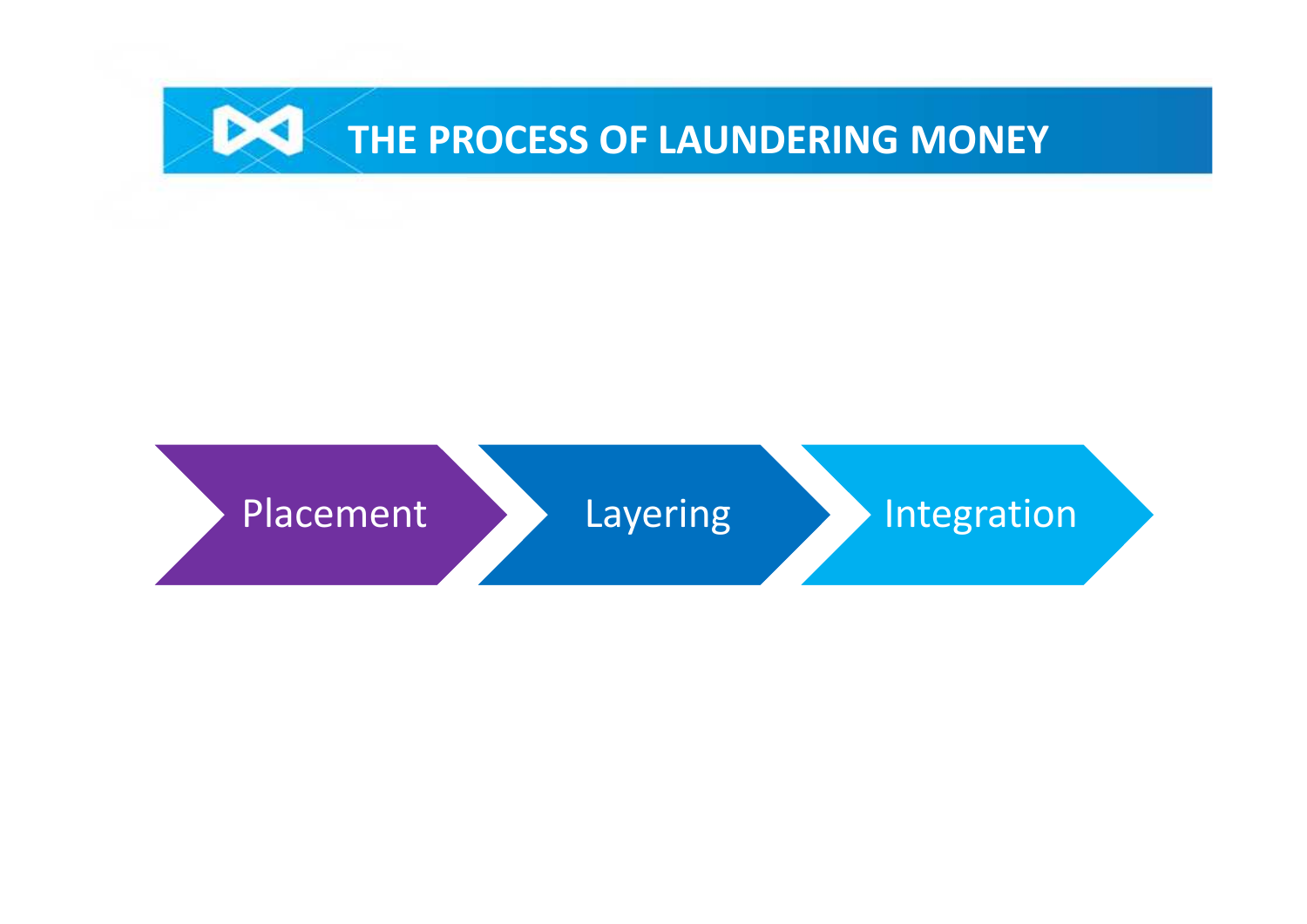

- Placement is depositing money into financial institutions
- Done through transferring illegally acquired money into financial institutions.

#### Examples

- Depositing money through tellers, atm's, casinos
- Changing currency to cashiers checks, bank drafts, etc.<br>• Exchanging small notes to large notes
-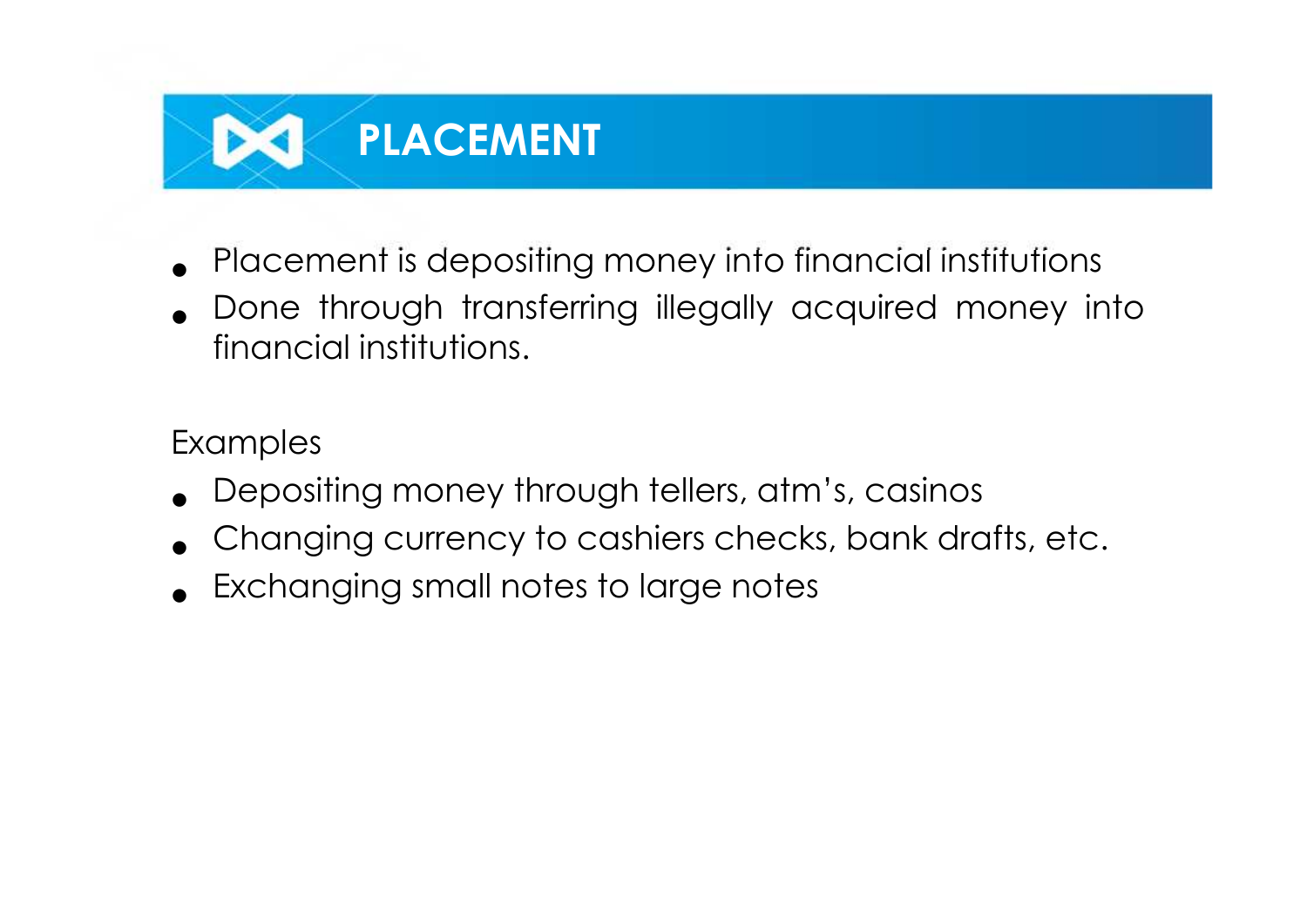

• Layering involves electronic transfers through a series of accounts to ensure that the origins are not known

Examples:

- Sending funds to different onshore and offshore accounts
- Creating complex financial transactions
- Loans and borrowing against financial and non-financial assets
- Investment and investment schemes
- Kite flying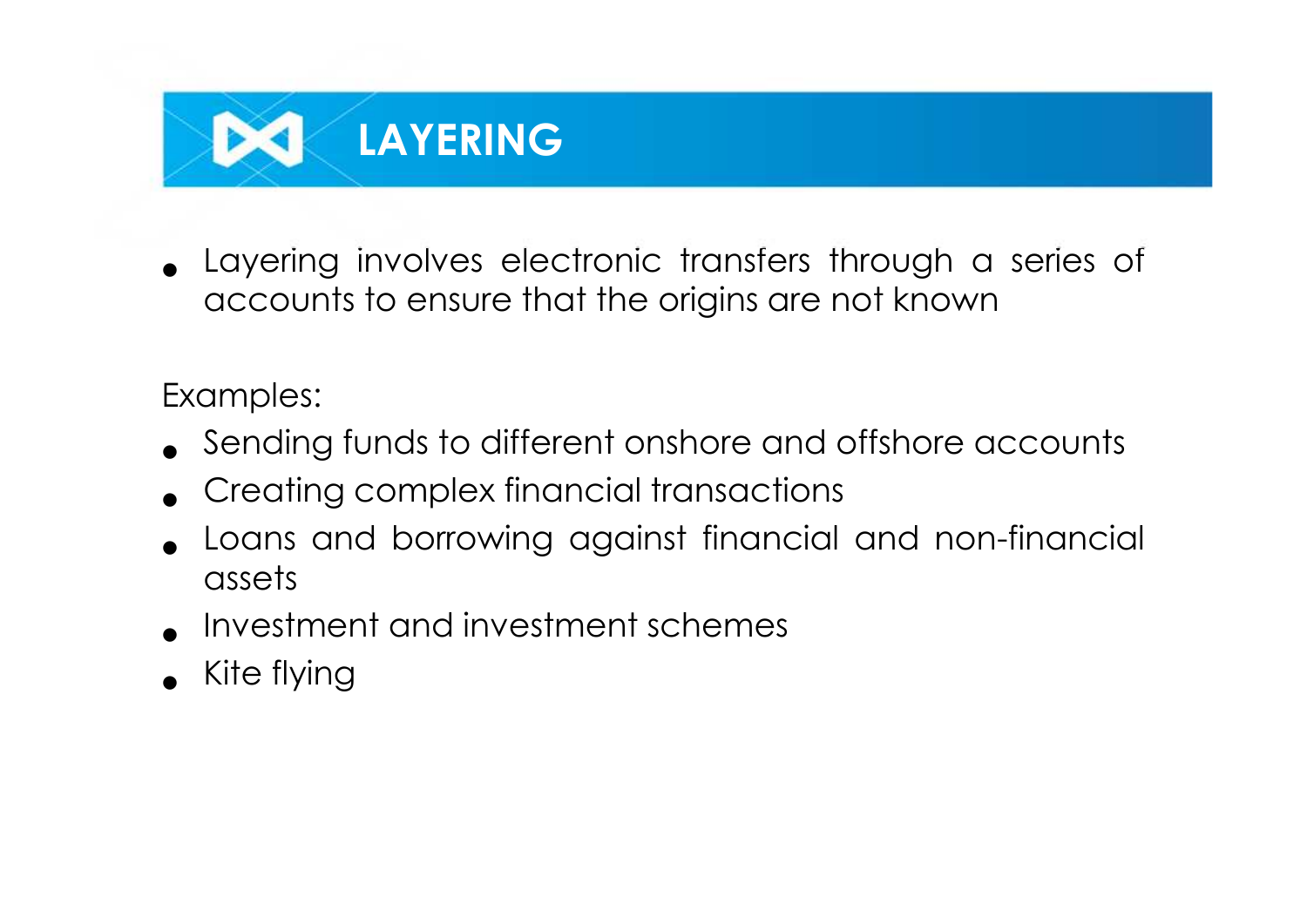

• Integration – clearing of the money by mixing the funds<br>with leaitimate funds with legitimate funds.

Examples:

- Buying businesses
- Investing in luxury goods
- Buying commercial and residential property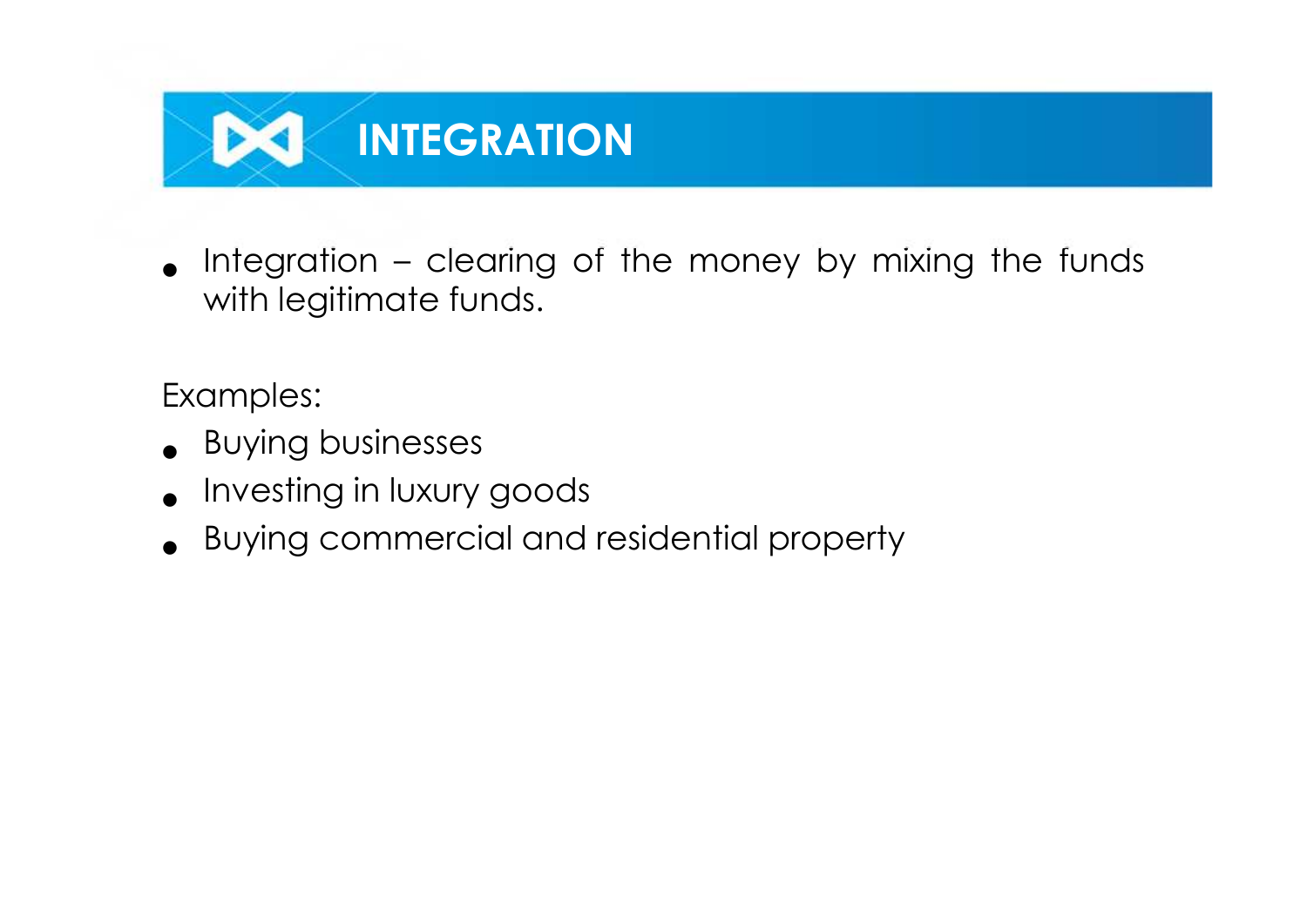## **FINANCIAL ACTION TASK FORCE**

- **Financial Action Task Force (FATF)** is an Inter- Governmental body established in 1989 by the Ministers of its member jurisdictions
- To set standards and promote effective implementation of legal, regulatory and operational measures for combating money laundering, terrorist financing and other related threats to the integrity of the international financial system
- FATF **recommendations** are recognized as the international standard for combating of money laundering, financing of terrorism and proliferation of weapons of mass destruction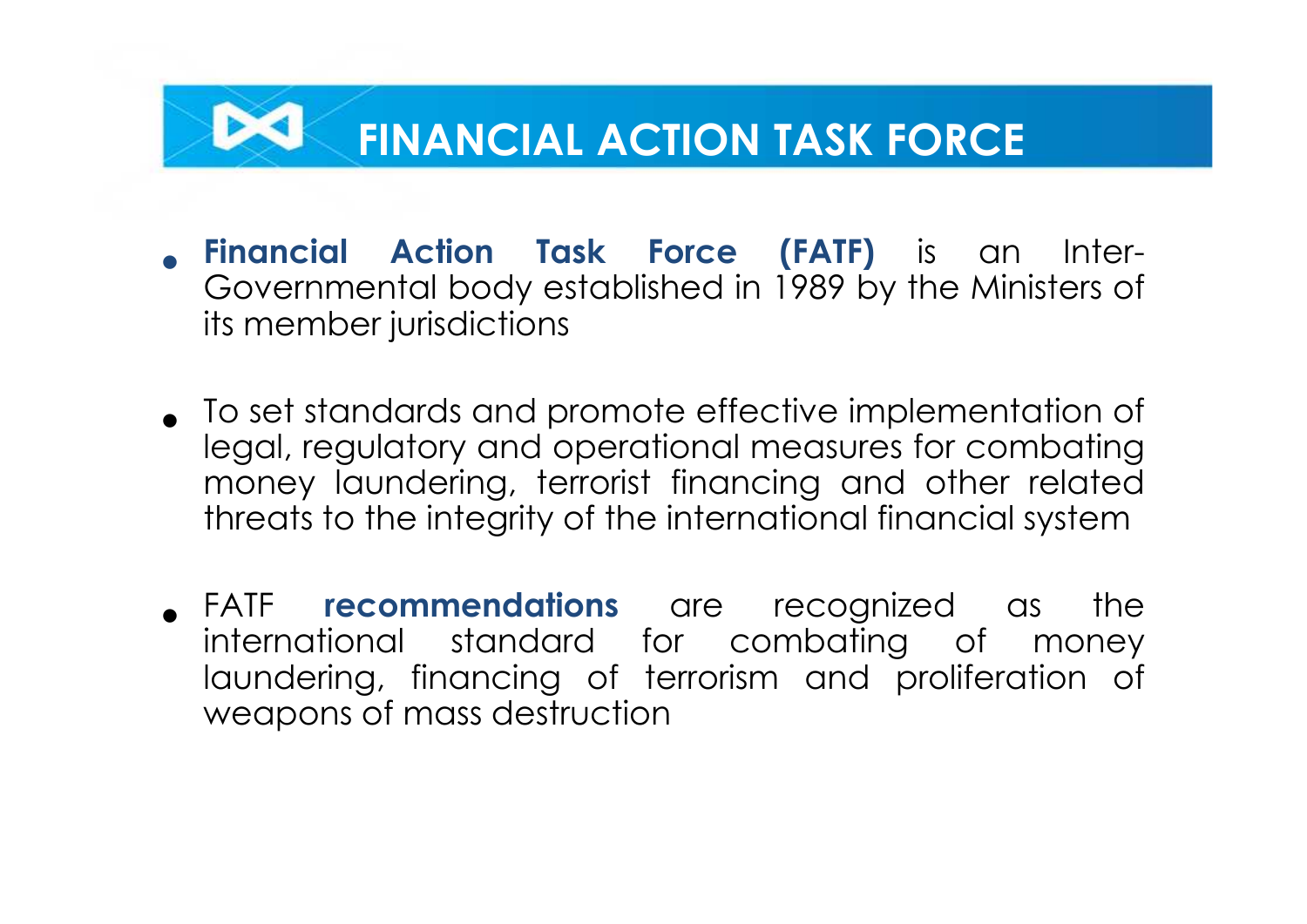# **FINANCIAL ACTION TASK FORCE**

## **Key Recommendations**

- Criminalize money Laundering
- Competent Authorities must have ability to confiscate
- Customer due diligence (CDD) and record keeping (KYC)
- Due diligence of Politically exposed persons (PEP's)
- Review new technologies that may support anonymity
- Retain records for at least <sup>5</sup> years
- Customer due-diligence in casinos when transactions are above applicable designated thresholds
- Reporting of suspicious transactions (incl. tip offs, etc.)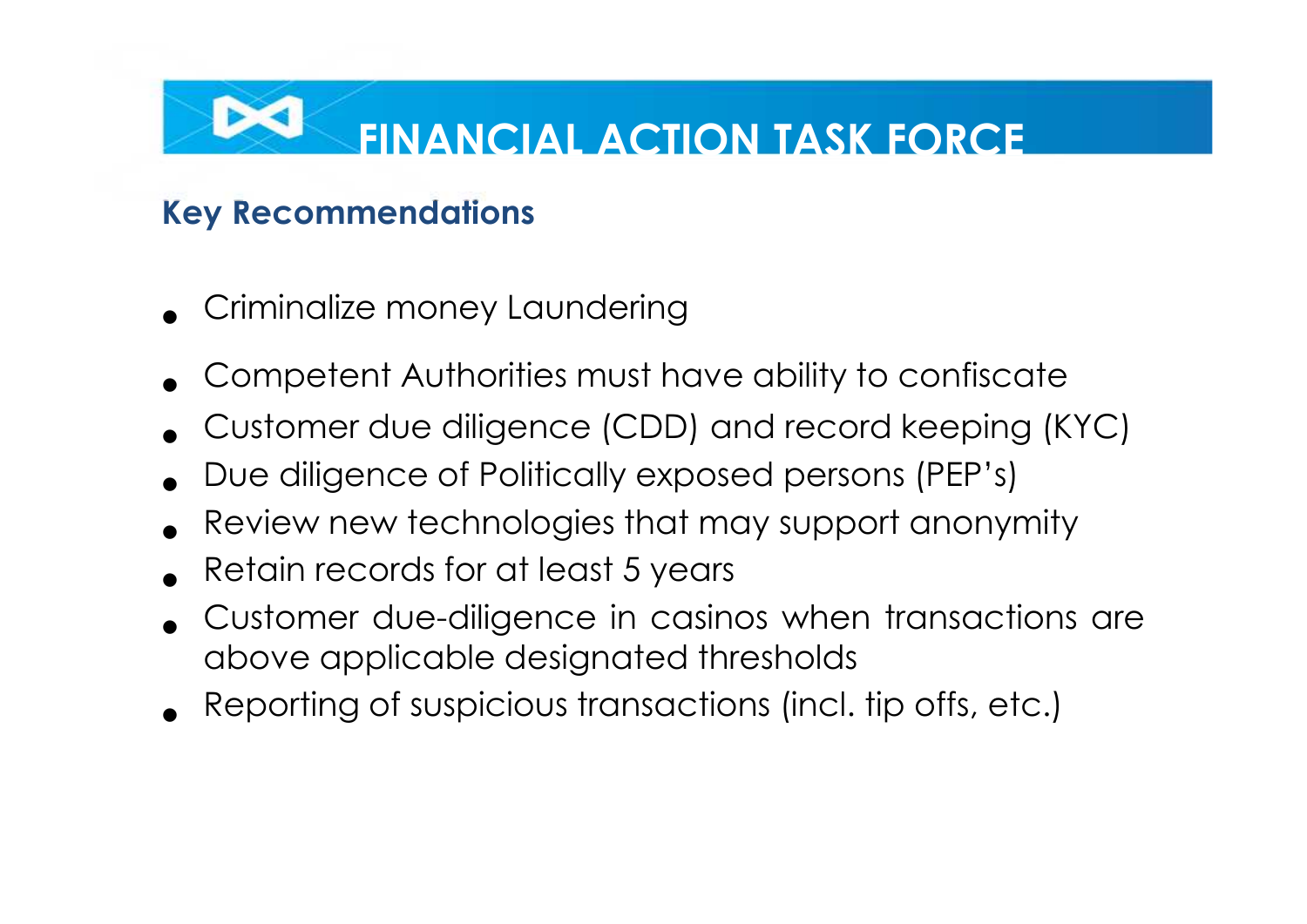# **FINANCIAL ACTION TASK FORCE**

## **Key Recommendations (Oversight)**

- Competent Authorities should have sufficient powers
- Ensure financial institutions are complying (Gambling institutions qualify as financial institutions)
- Competent authorities should have regulatory oversight
- Risk-Based approach to Supervision
- Adequate resourcing and knowledge
- Sharing of information by Financial Intelligence Units
- Strong internal control systems in regulated entities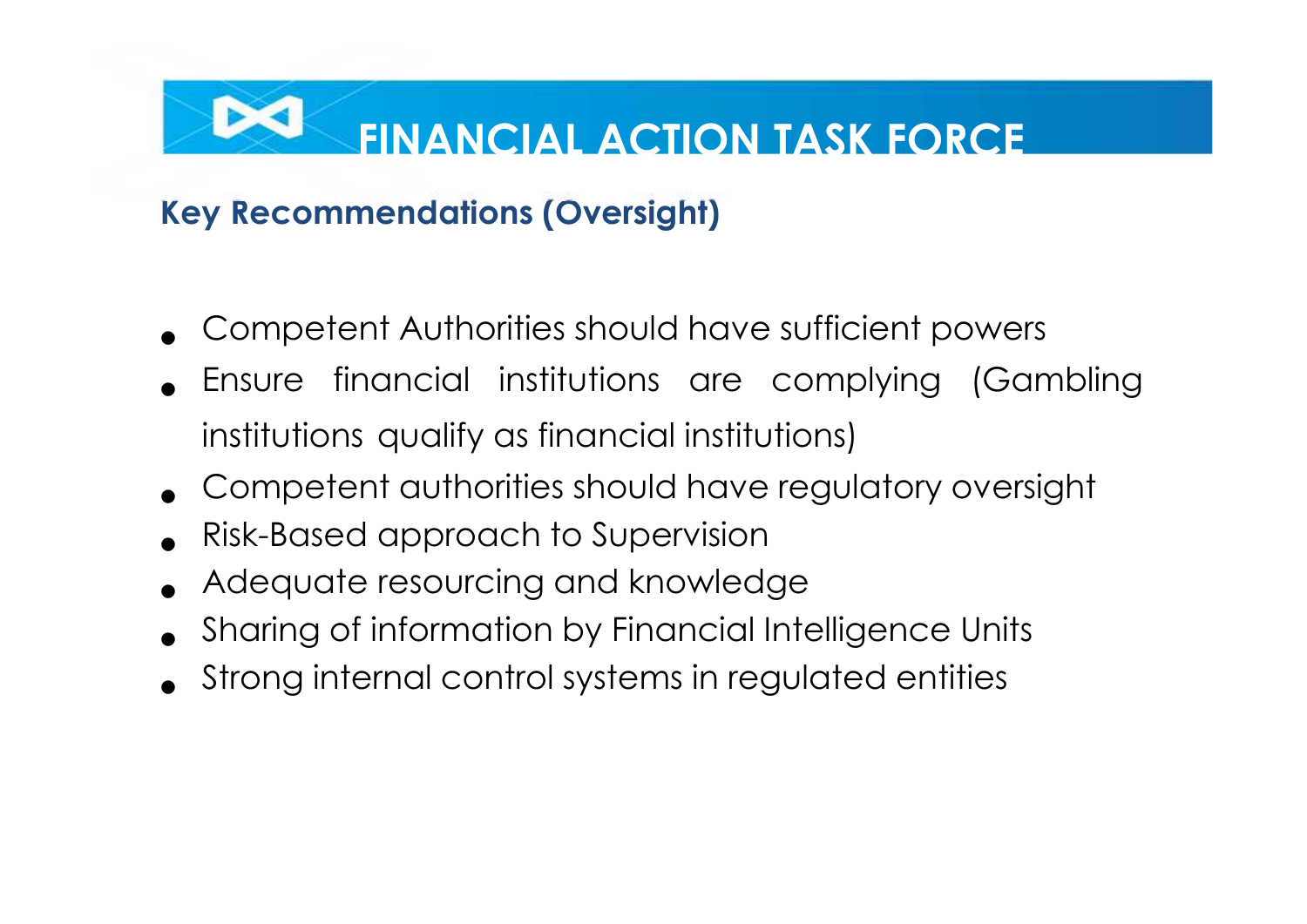## **JURISDICTIONAL GUIDING LEGISLATION**

- Global drive to have unique BUT consistent legislation in each jurisdiction
- Each territory to have Anti-Money Laundering Legislation, fight terrorism, drug smuggling, child pornography and trafficking and corruption
- Competent Authorities in our case in the Gambling regulator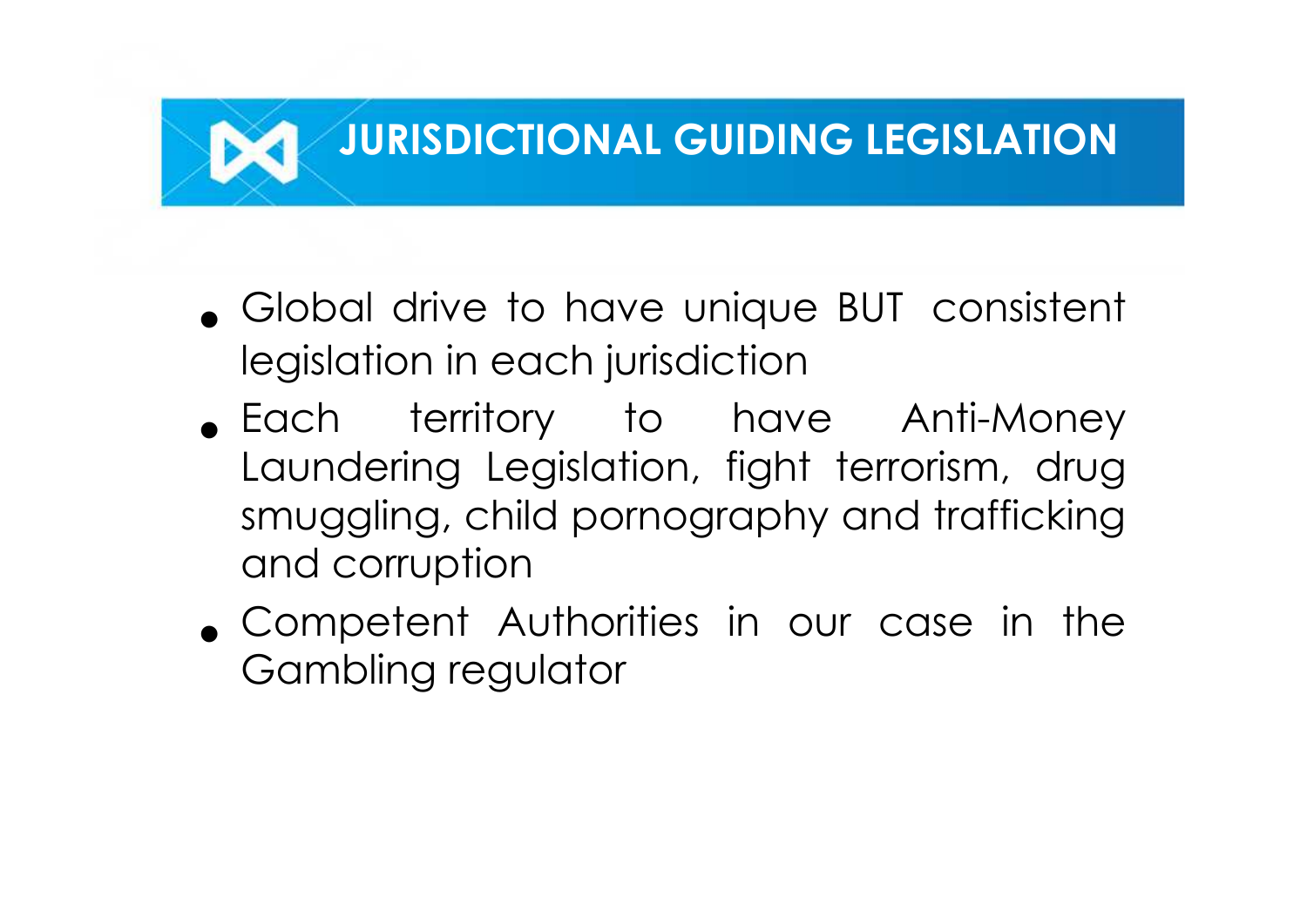

- Proceeds of Crime Act
- Anti-Money Laundering Act
- Child Trafficking
- Anti-Corruption Legislation
- Drug trafficking
- Anti-terrorism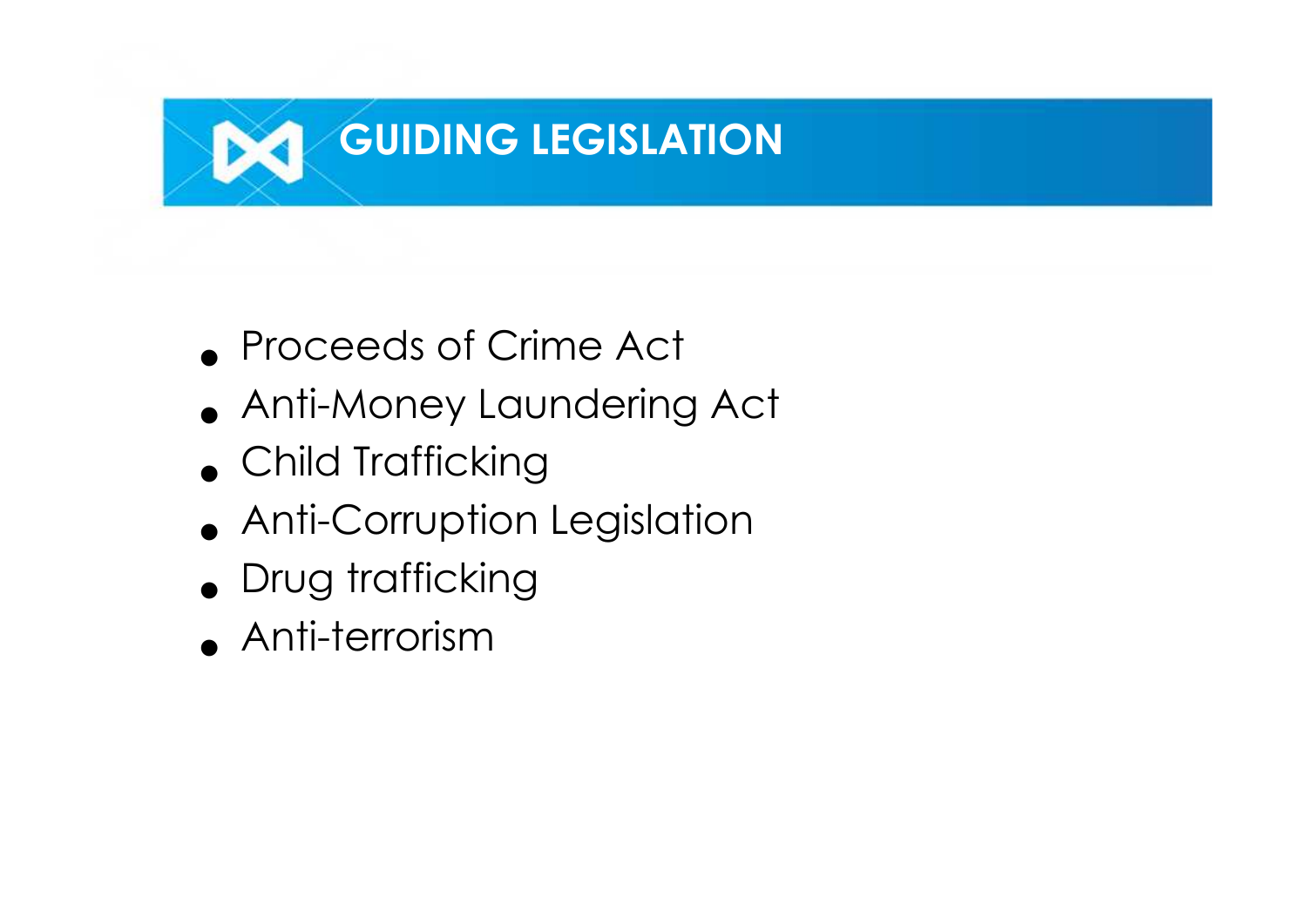

- Set up body to oversee jurisdictional compliance
- Regulators/ Competent Authority to ensure conformance by operators
- Ensure that the legislation is not ambiguous and where there is need, existing legislation should be reviewed.
- Embed into regulatory oversight and reporting
- Conducting audits of gambling enterprises.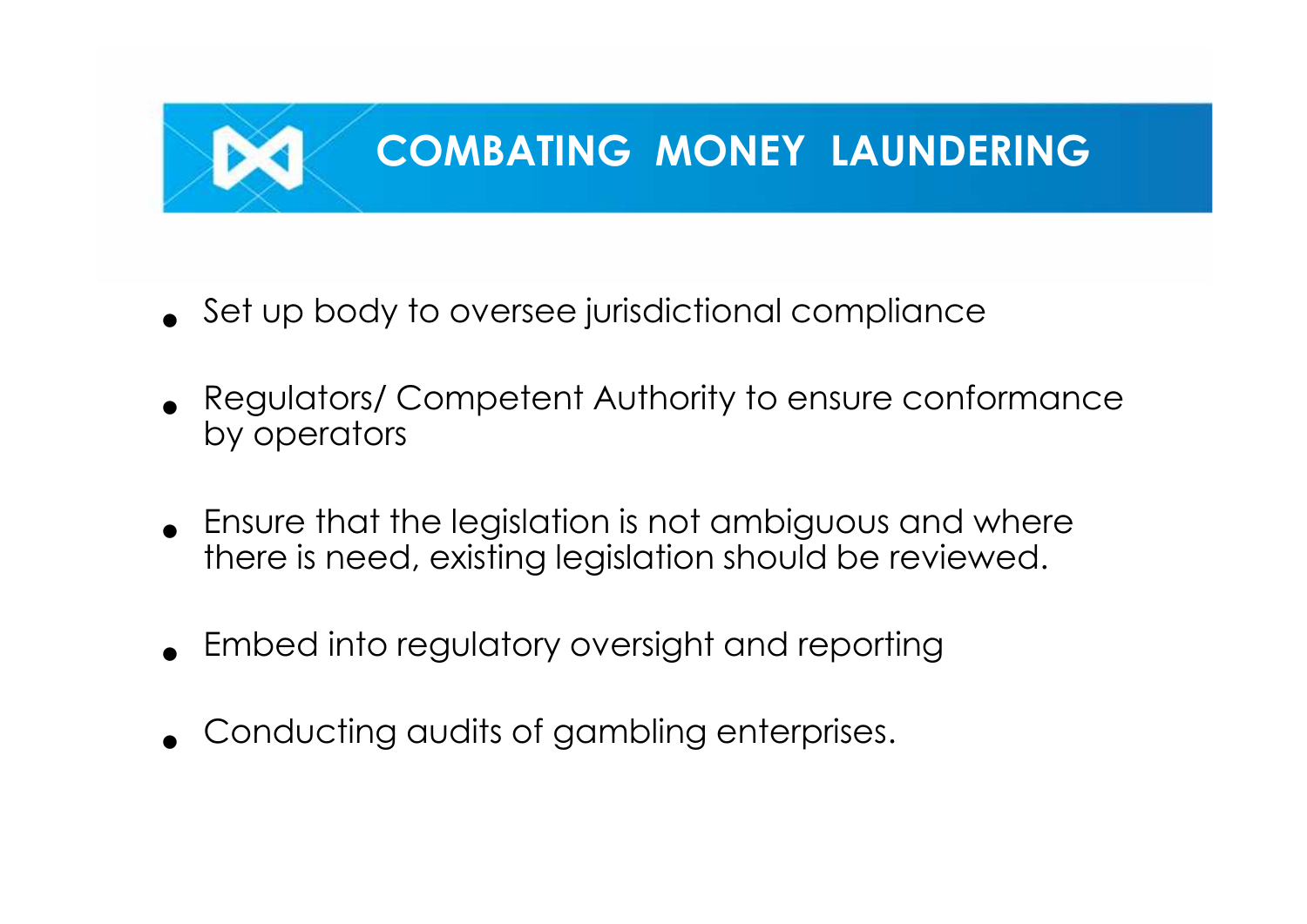

# **Operator Obligations**

• *Know Your Customers (KYC)-* licensees in the gambling industry should have reliable infrastructure through which they will identify, verify and profile their customers continuous.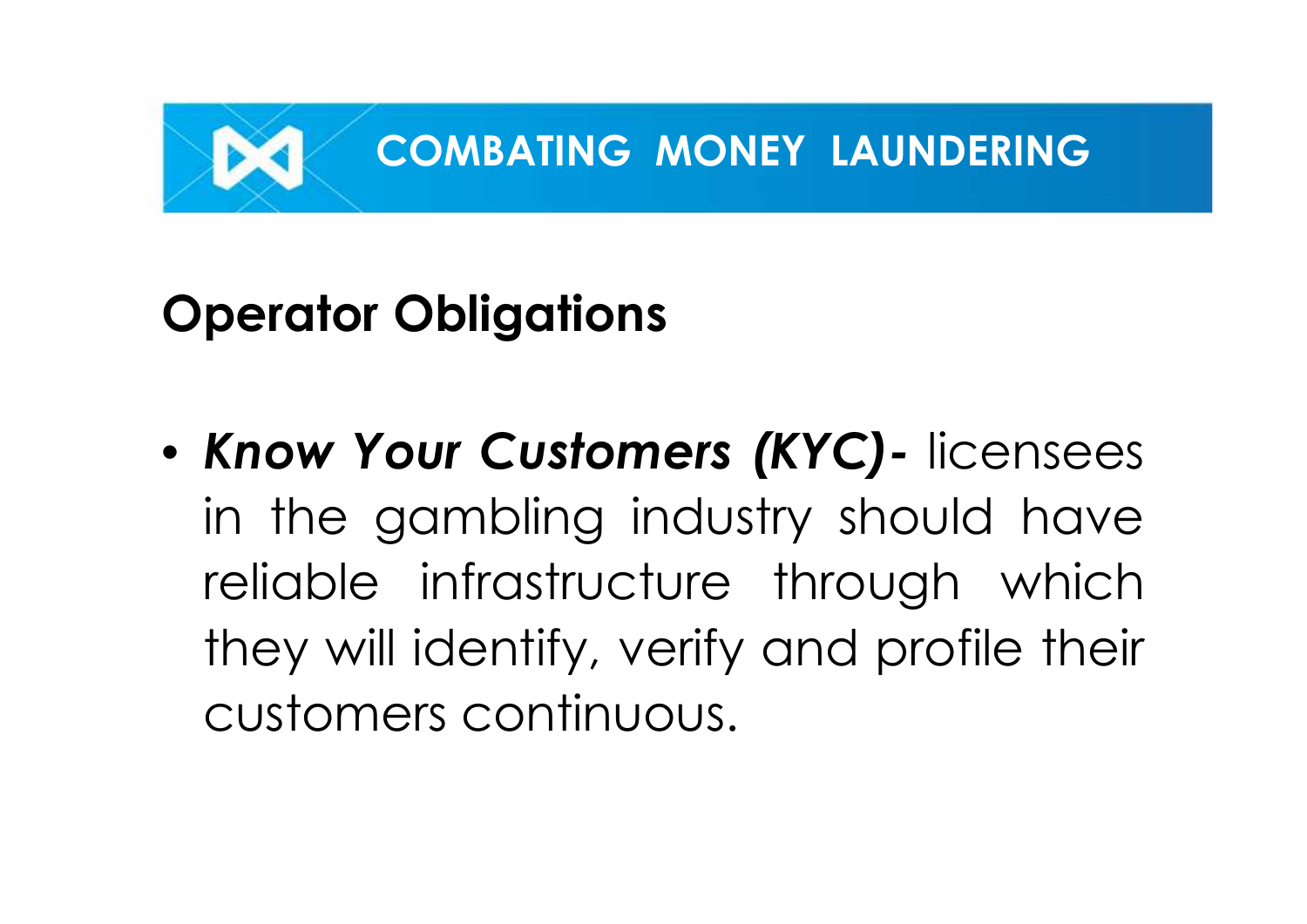

# **Operator Obligations**

• *Customer Due Diligence –* Operators in the gambling industry should have reliable infrastructure through which to identify, verify and profile their customers on a continuous basis.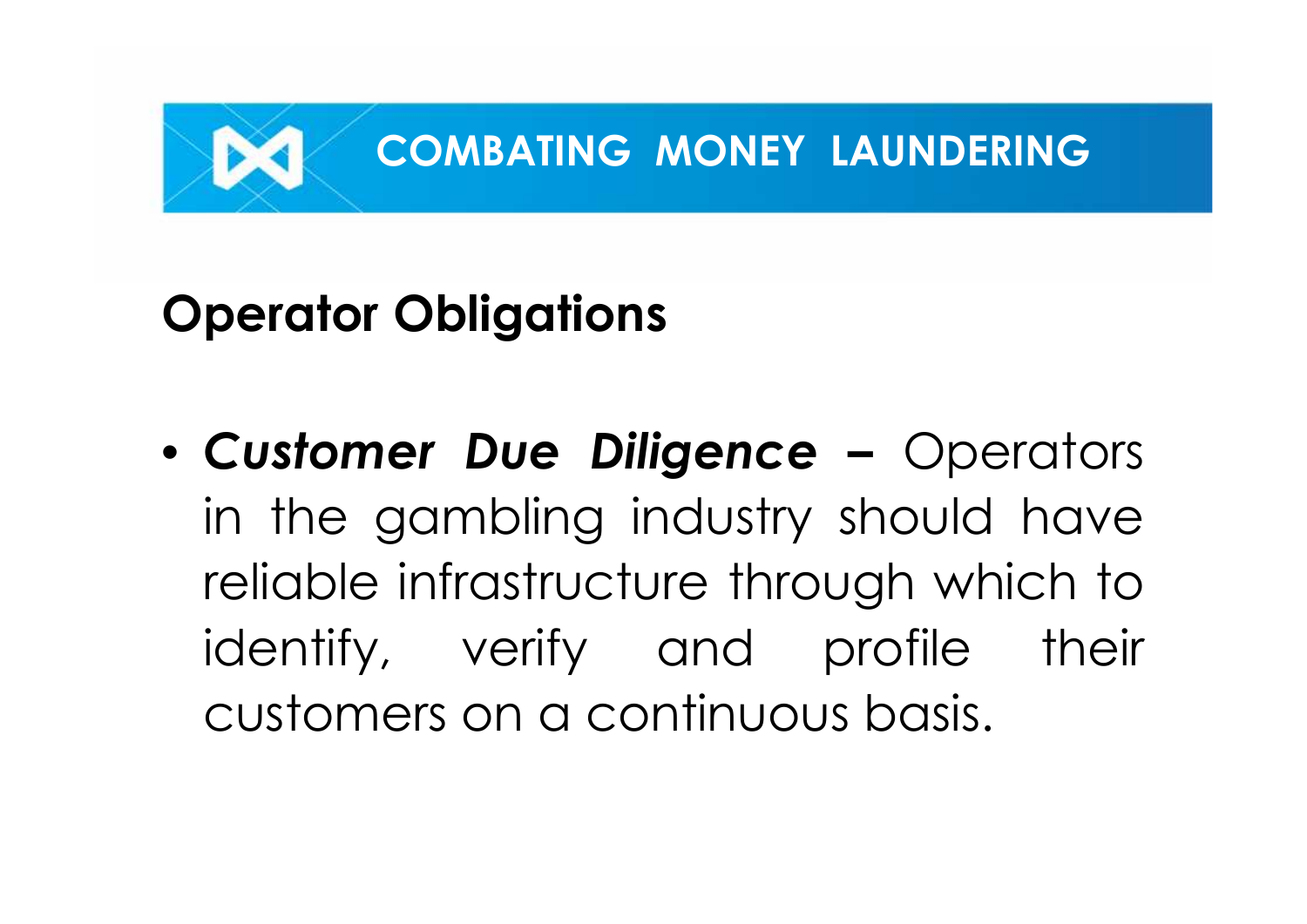

- Record Keeping; keeping records for a minimum of 5 months
- Avoid anonymous accounts
- Avoid the use of cash as much as possible and
- Ensure source of funds is declared at a minimum and plausible and verifiable for large amounts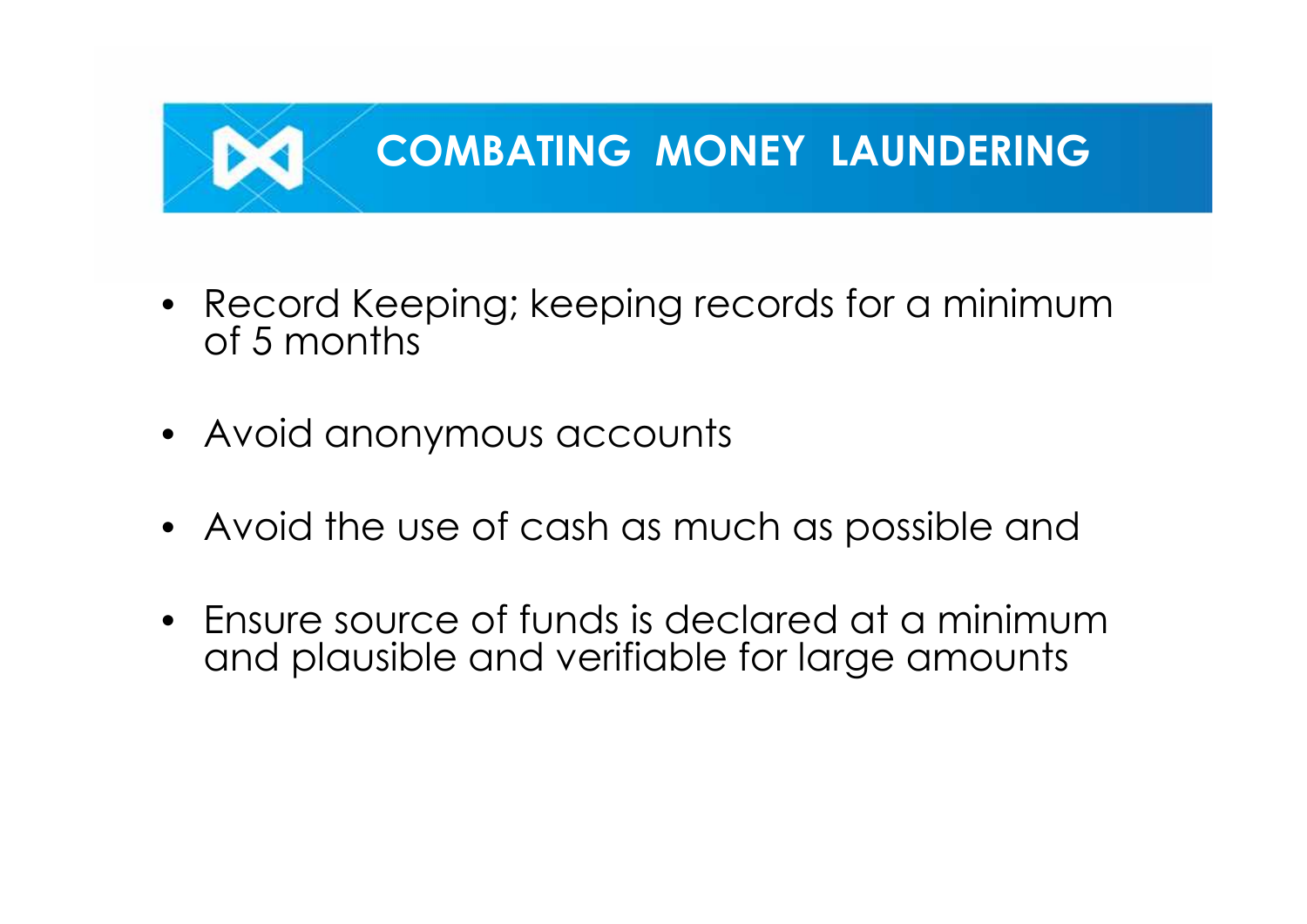

- Training of employees on aspects.
- Monitor and control cash transactions effectively.
- Recording of all transactions.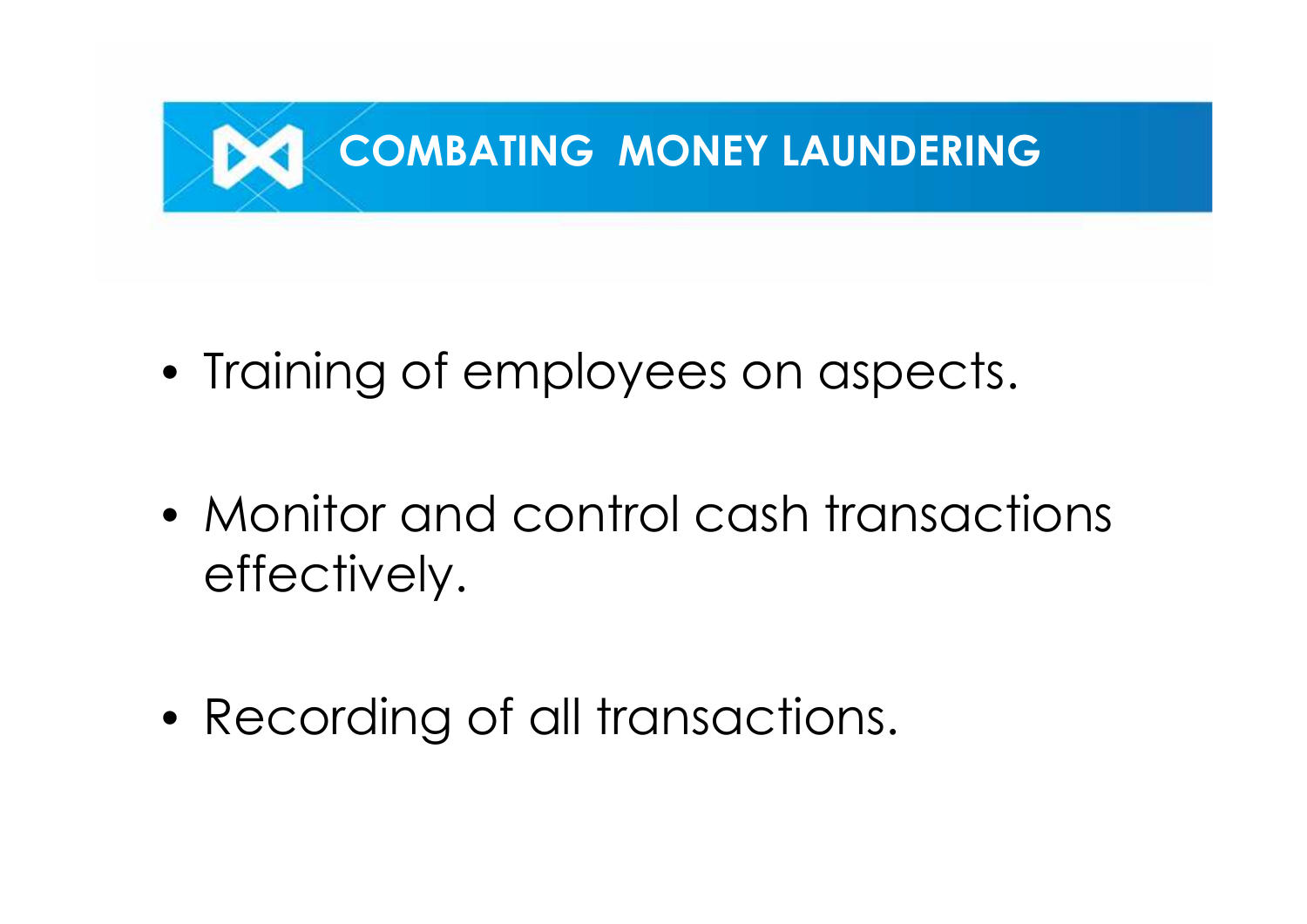

- Reporting of all suspicious transactions.
- Ensure that employees are persons of integrity.
- Develop a verification system of International visitors.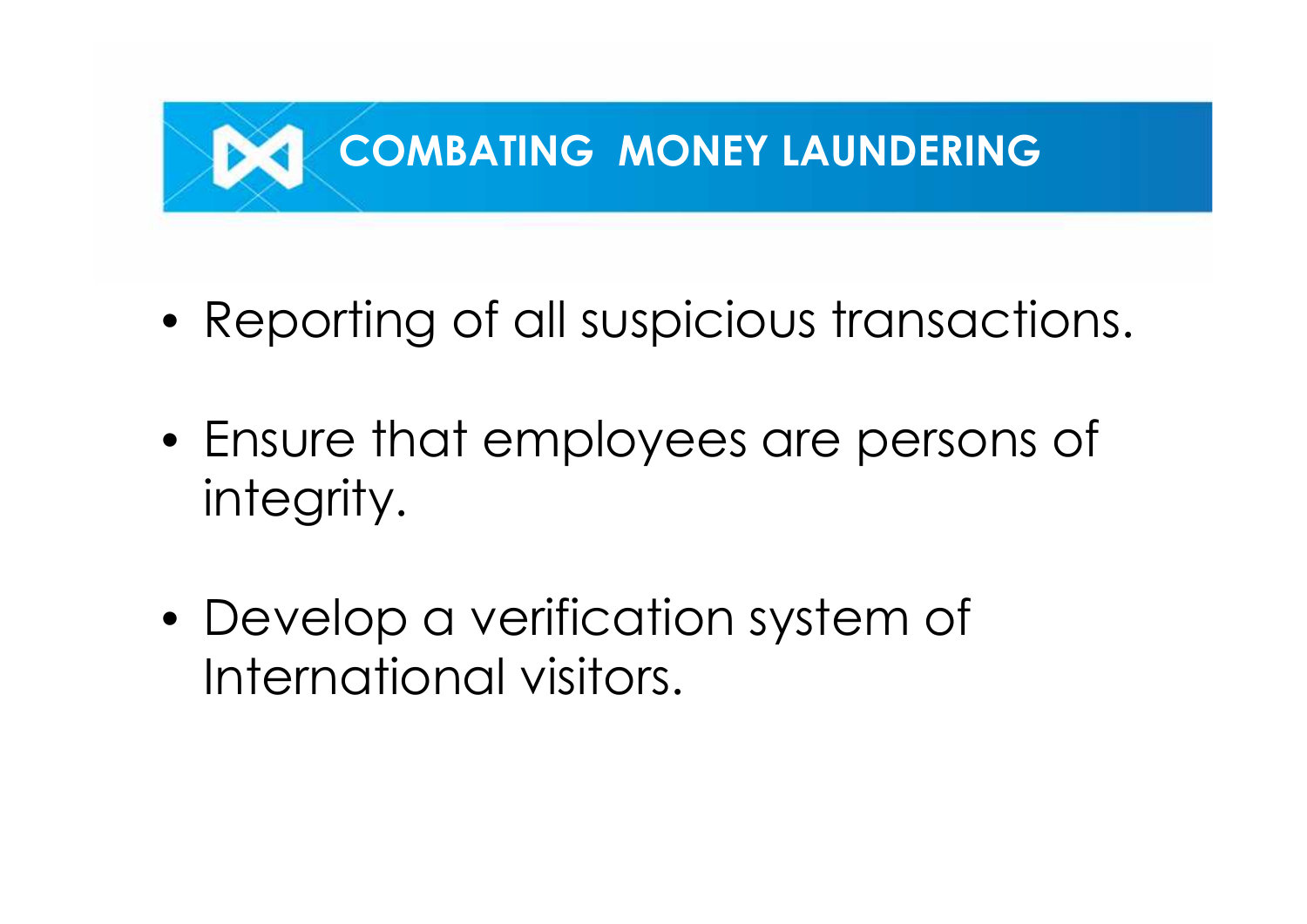

- Verification of card use.
- Set ceilings for use of cash in gambling establishments
- Put in place effective compliance personnel.
- Board level Commitment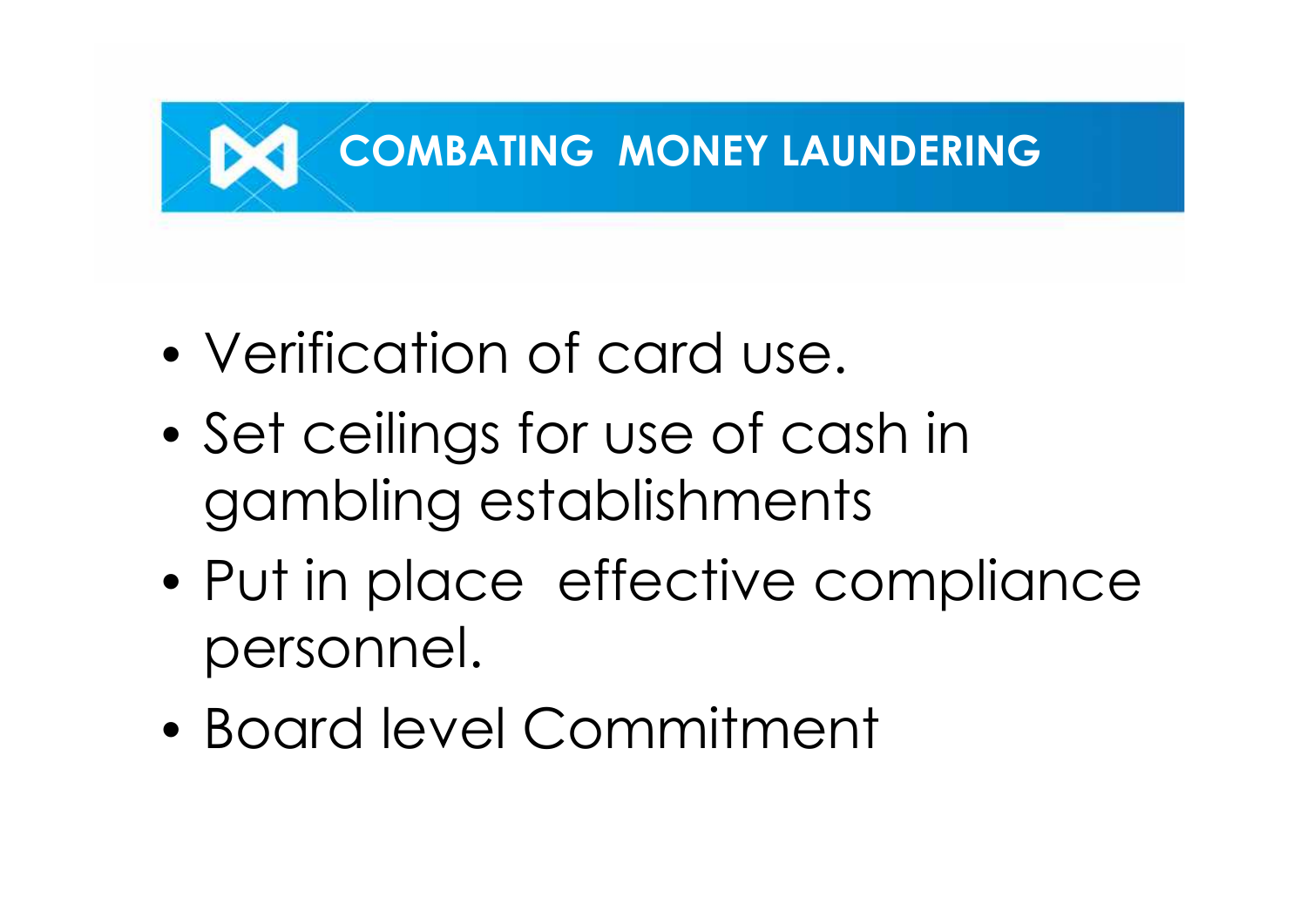

# **Regulator Obligations**

- Integrate AML/FT regulations into core gambling licensing conditions.
- Train staff on AML and ensure that the staff are able to spot ML
- Ensure that operators are complaint and have documentary proof of effective system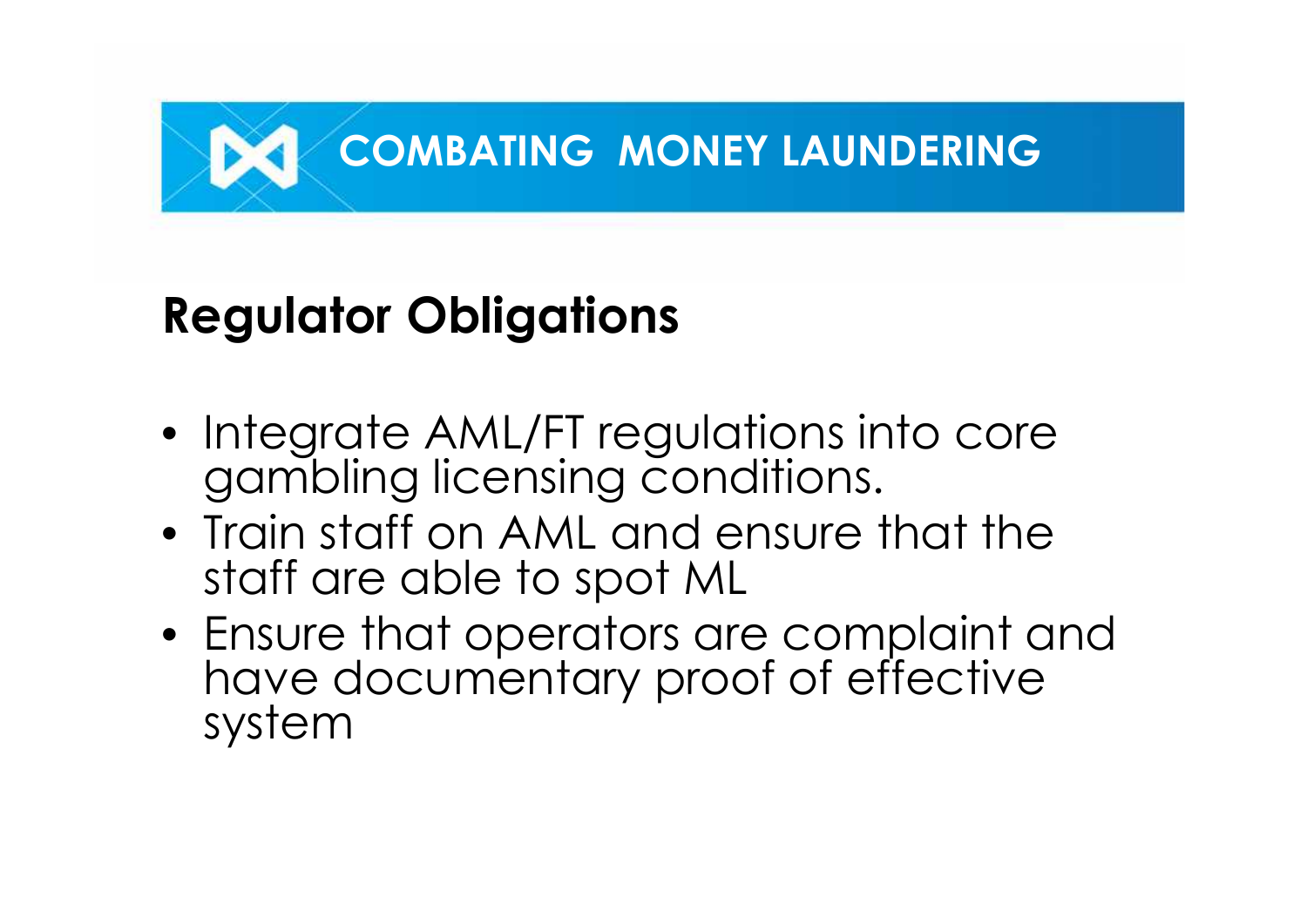

- Ensure Board level commitment by Board attestations and evidence that its regularly on the Board agenda
- Ensure regular audits of reporting and effectiveness
- Tools to penalise non-compliance including threat of criminal prosecution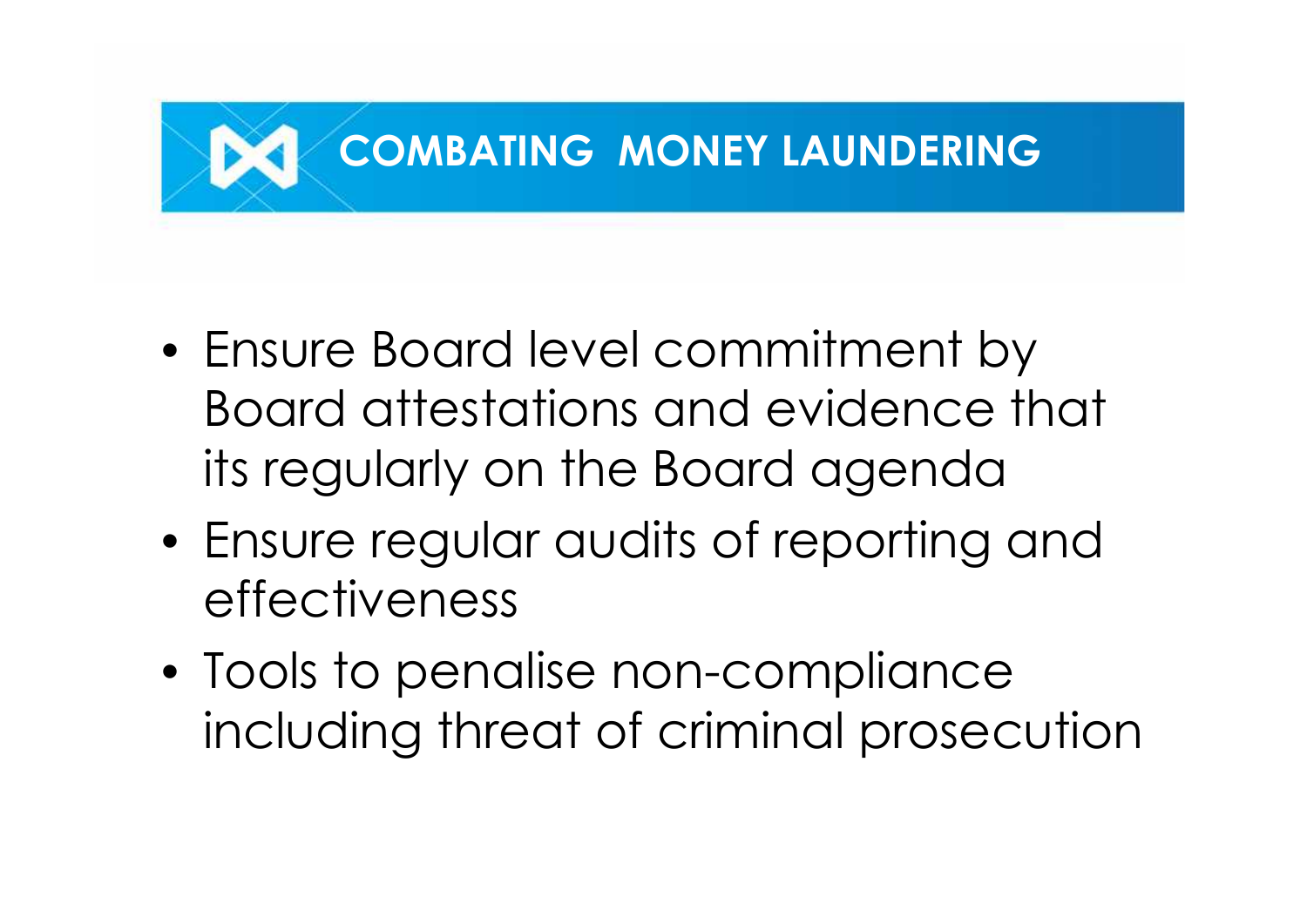

- Exclusion from the global financial system
- Sanctions applied to country
- Operators will be unable to apply for licences or forced to give up licences in compliant home countries
- Unsafe gambling and opportunity for crime in operations